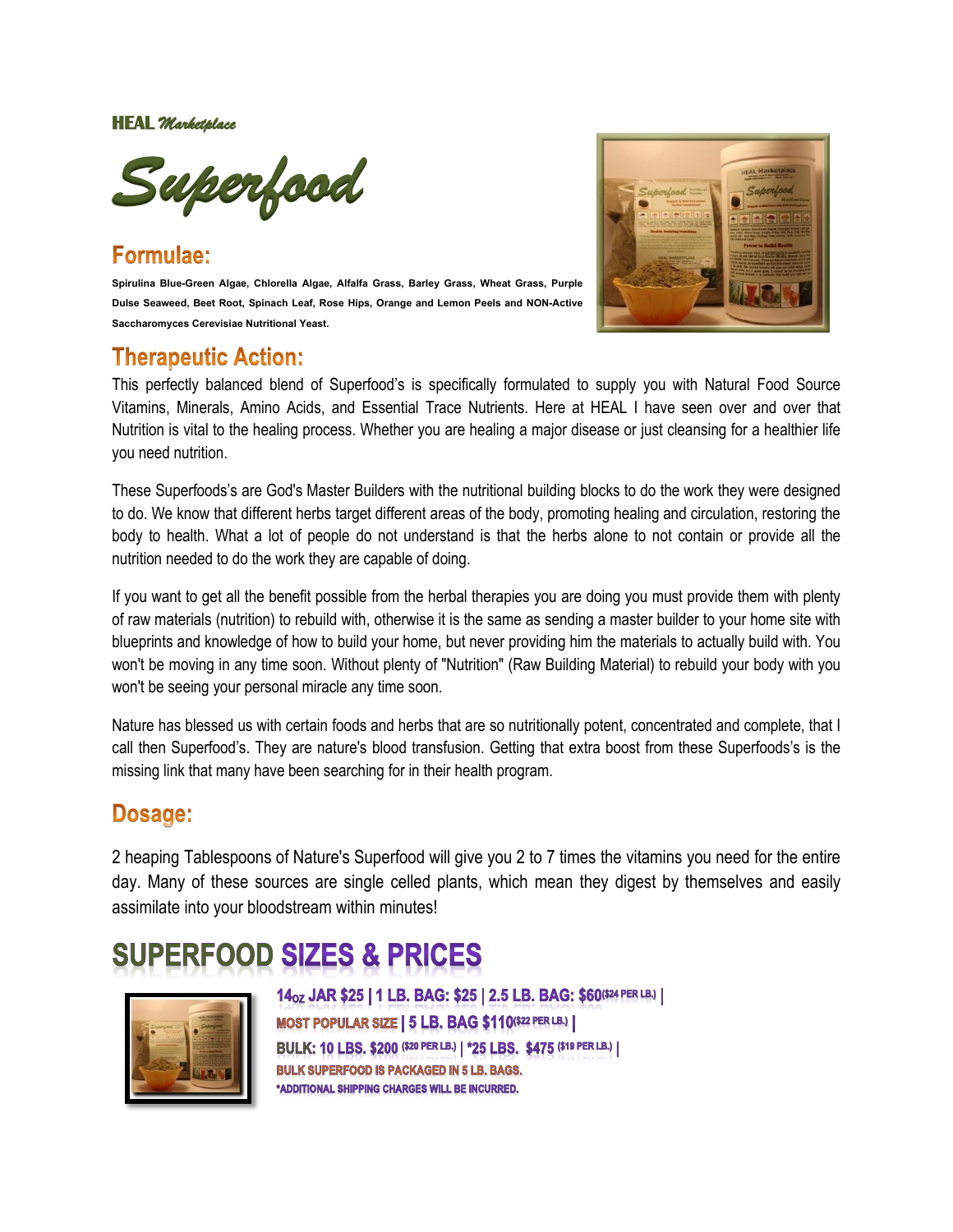#### ORGANIC AND WILD HARVESTED Herbal VITAMIN and MINERAL Food Concentrate:

This perfectly balanced blend of Superfood is specifically formulated to supply you with Natural Food Source Vitamins, Minerals, Amino Acids and Essential Trace Nutrients. These are Nature's Nutrients, not man-made synthetic vitamins. All ingredients are from the richest, whole food sources on the planet. This zero-fat formula will give you quick energy, and not slow you down, and it tastes great. It should be the foundation of any health program because it is nutrients that build your body and your health.

## **Spirulina Blue-Green Alga**



Spirulina Blue-Green Algae Spirulina is one of the most concentrated, nutritious foods on this planet. It is the highest natural source of complete protein (75%). We use the only organically grown Spirulina in the world, from Hawaii. The high amount of sunshine there makes this Spirulina higher in Beta Carotene than any other. It is also a rich source of B-Vitamins, especially B-12. Grown using water pumped from

2000 feet deep in the ocean, this Spirulina is one of the richest sources of minerals, also. One of the oldest types of algae, it has a soft cell wall for easy digestion and assimilation.

## **Chlorella**

Chlorella is second only to Spirulina in nutritional content. Another of the algaes, it is an extremely concentrated source of nutrition and complements Spirulina well. The cell wall has been cracked to make the nutrients more available and increase its digestibility. Chlorella cell (600 X Magnification)



## **Alfalfa, Barley and Wheat Grasses**



These are the Vitamin/Mineral herbs. They are mildly cleansing and the greatest sources of nutrition of any grasses. Grain grasses are more potent than the grains themselves, offering us a rich array of vitamins, minerals and chlorophyll.



#### **Purple Dulse Seaweed**



Seaweeds are the richest source of assimilable minerals on the planet. They contain all the minerals and trace minerals that are found in the oceans and the earth's crust. We chose Purple Scandinavian Dulse because it has the highest mineral concentration but also tastes bland. Many types of seaweed taste fishy and are offensive to vegetarians.